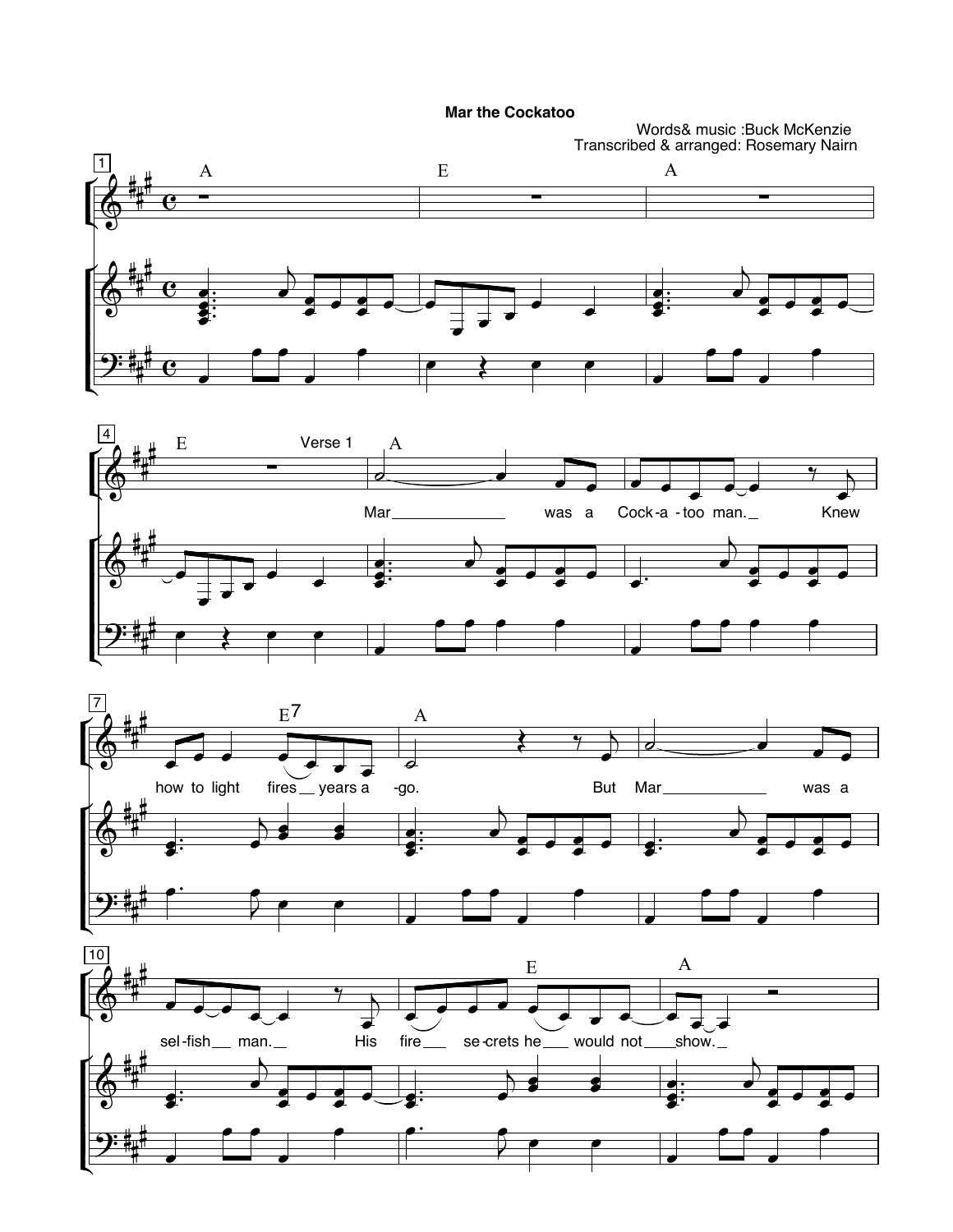







 $\overline{2}$ .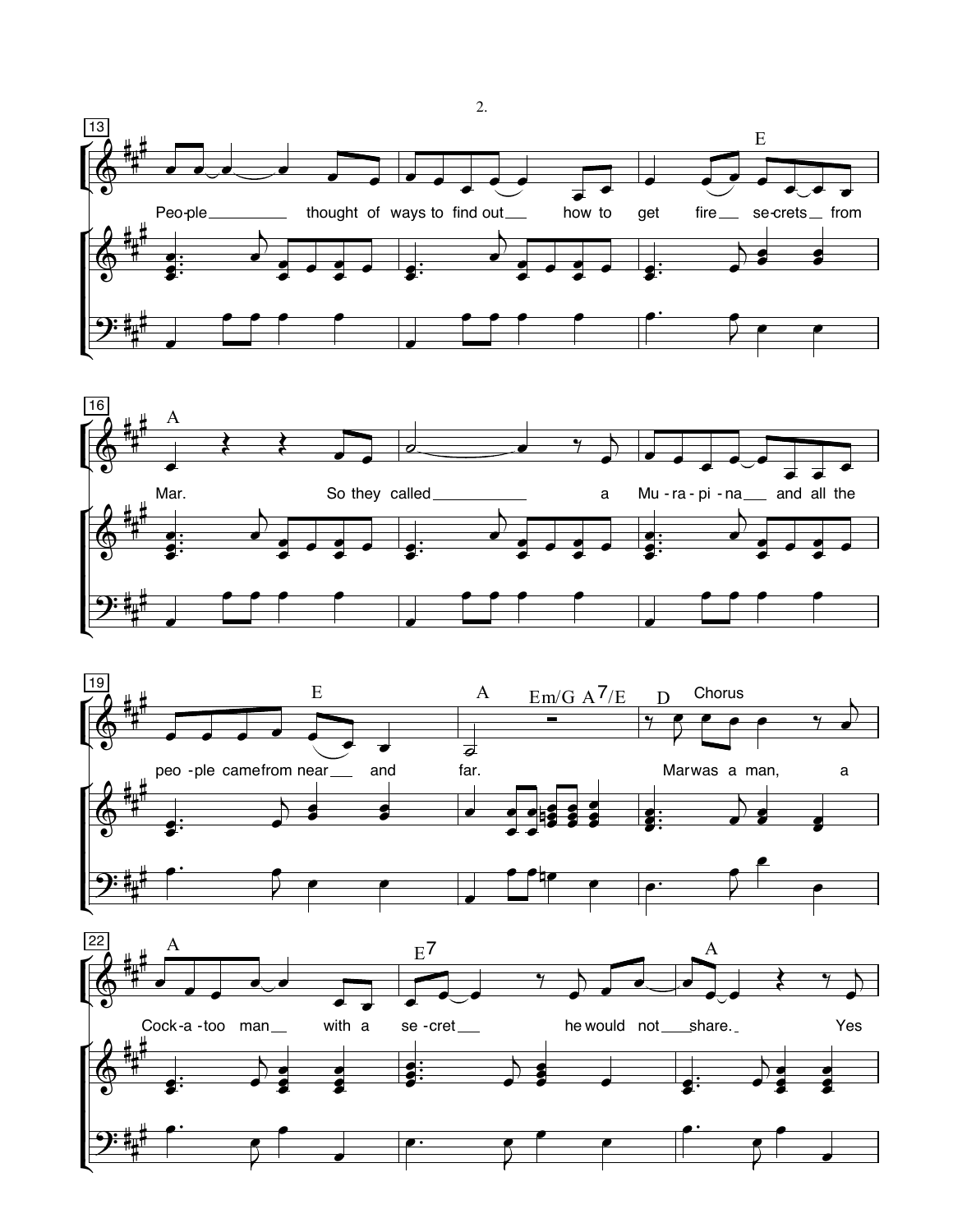





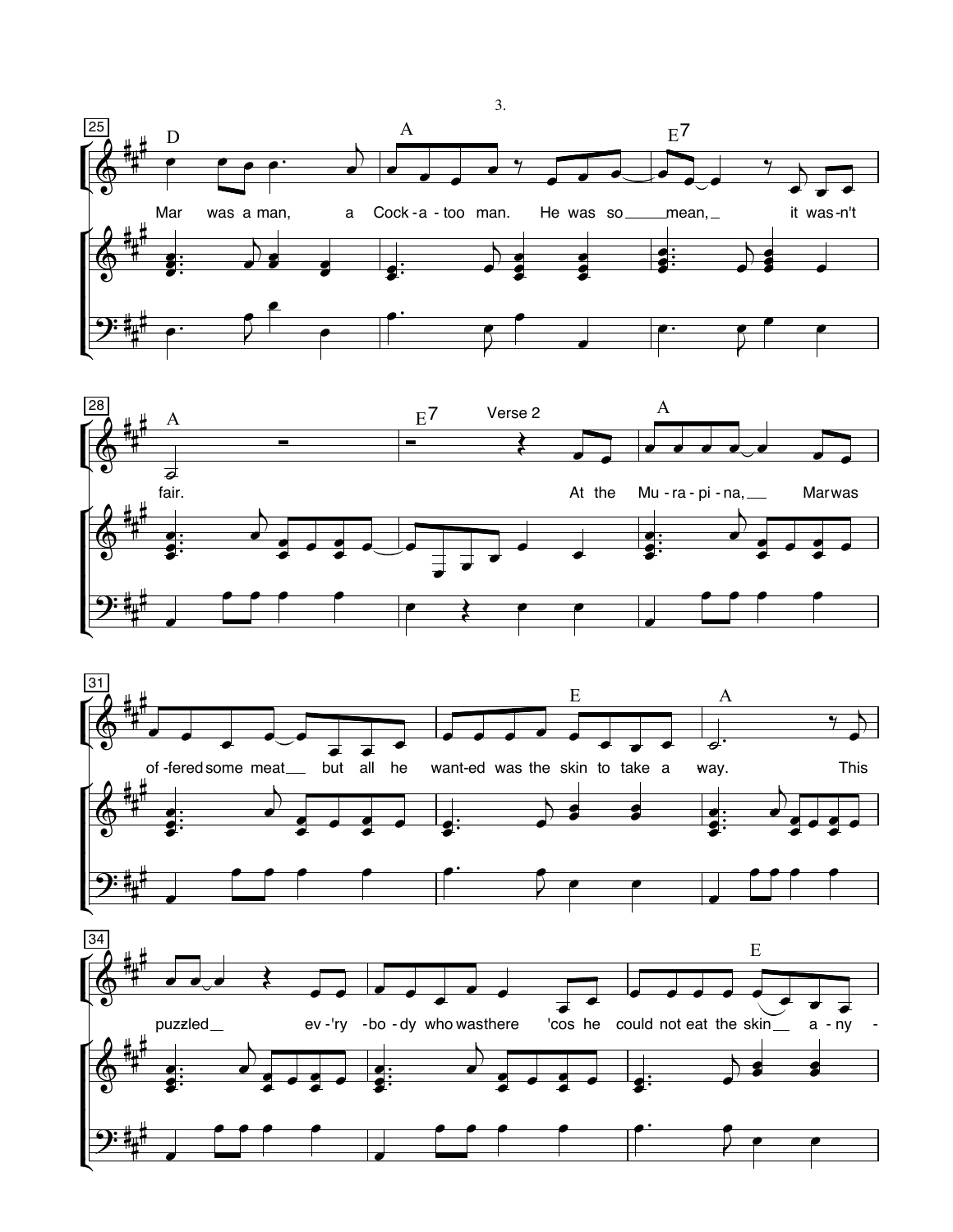





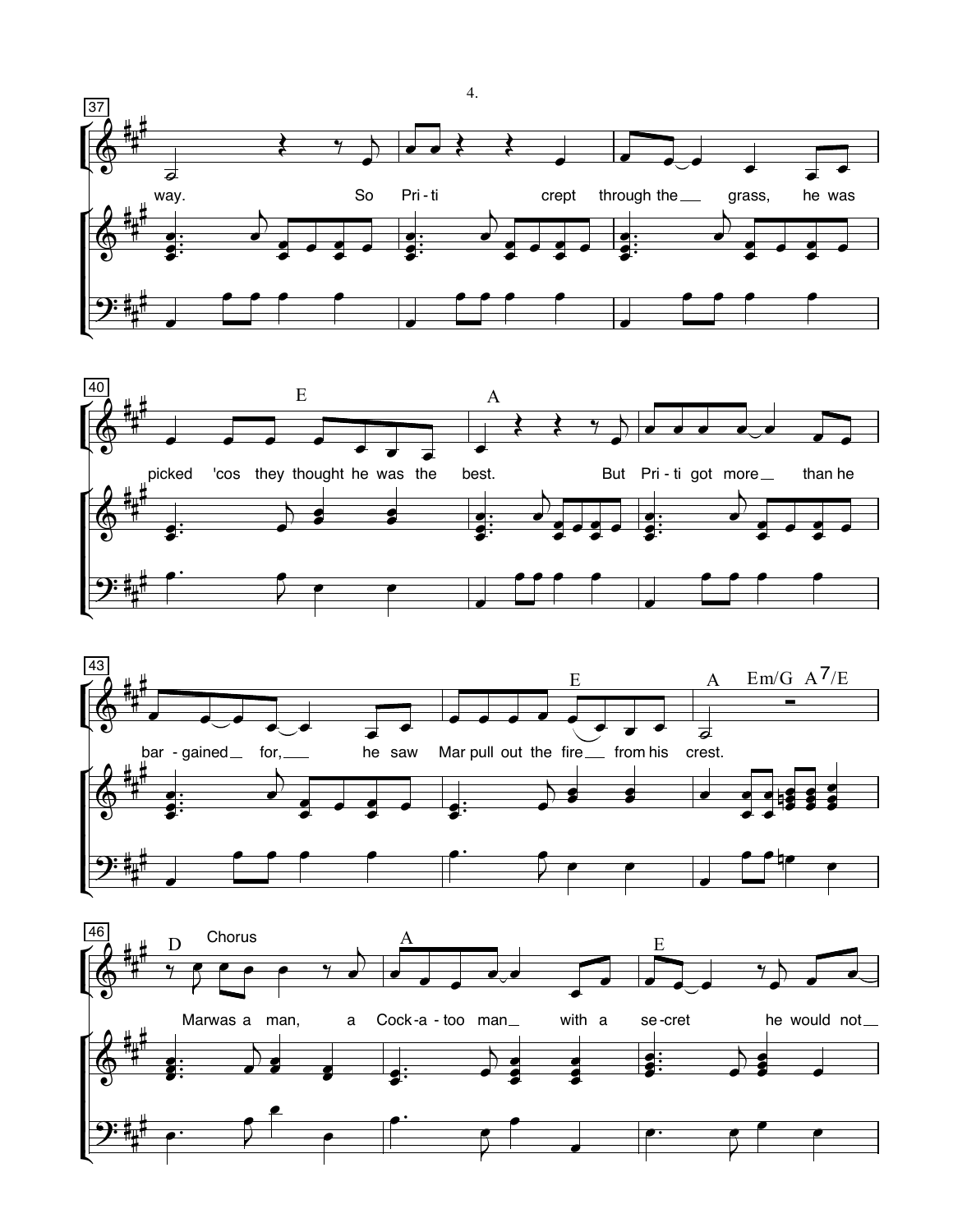





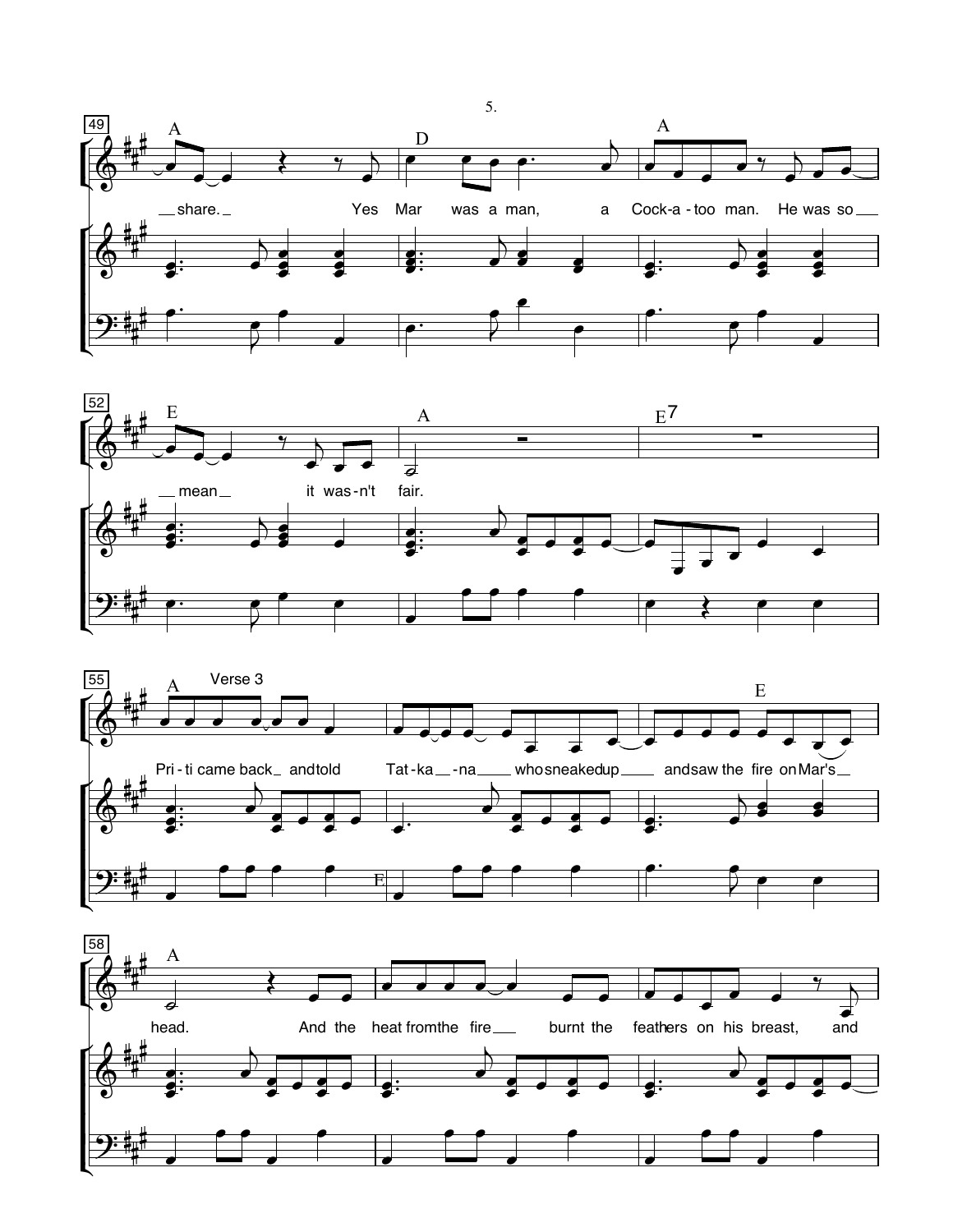





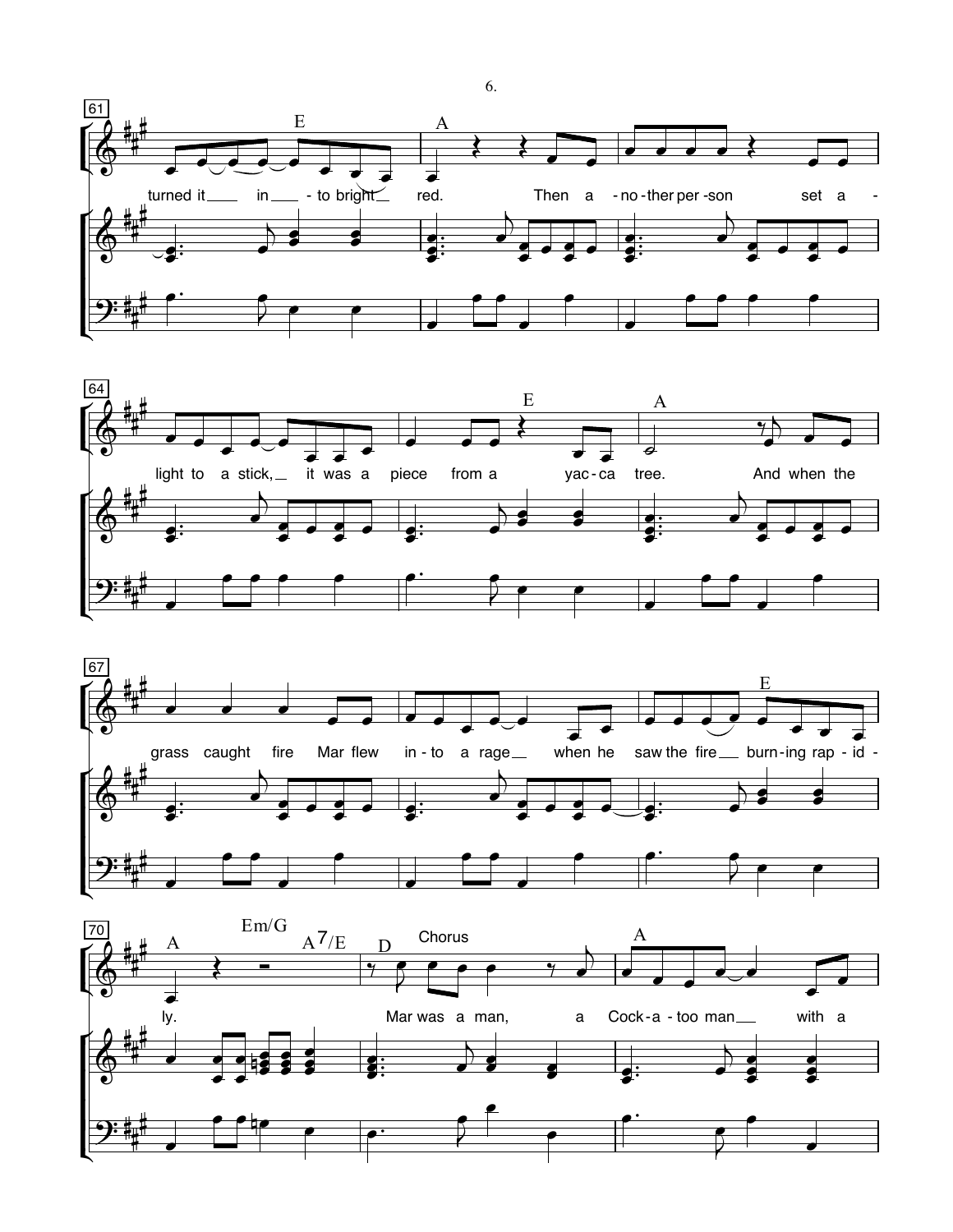





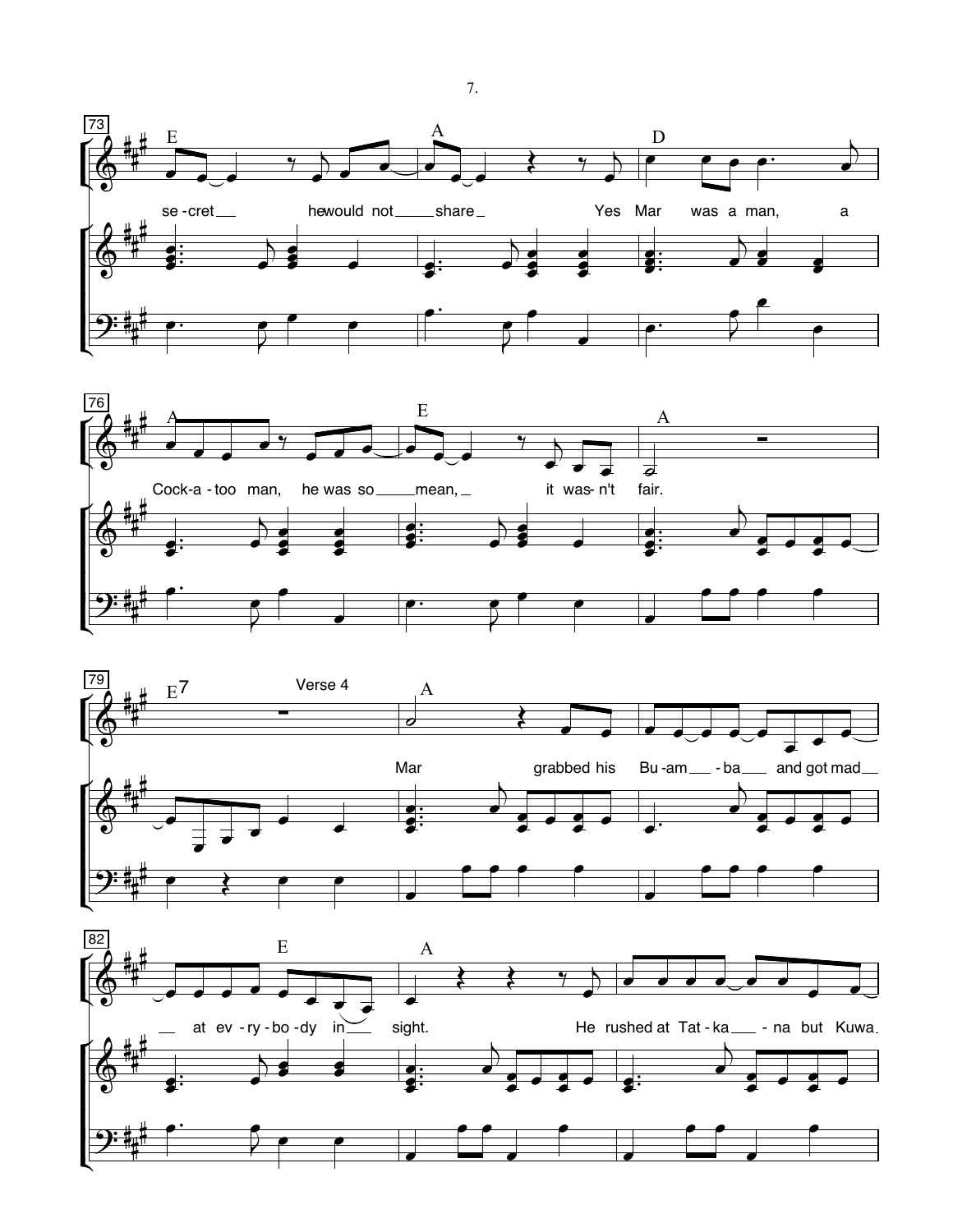





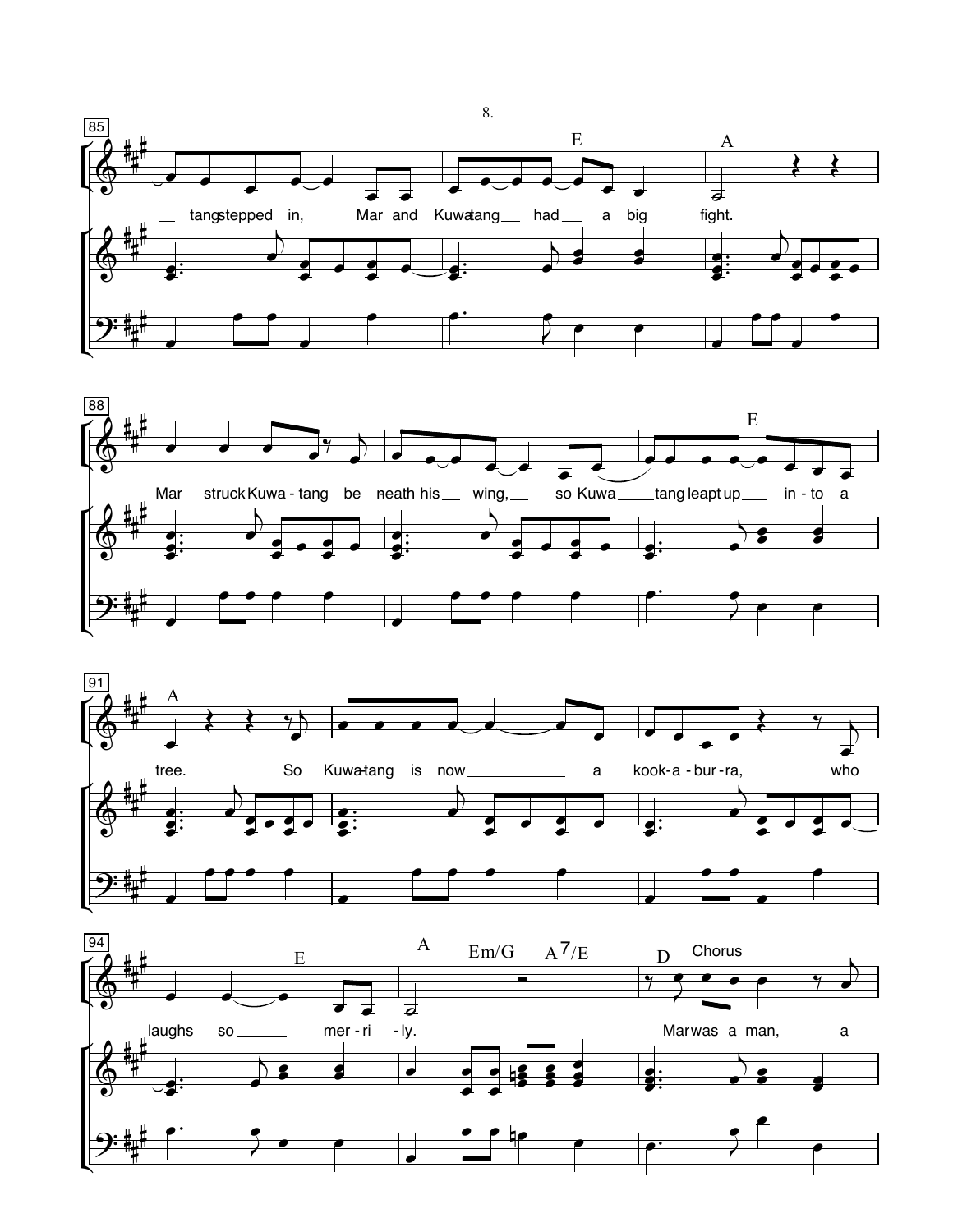